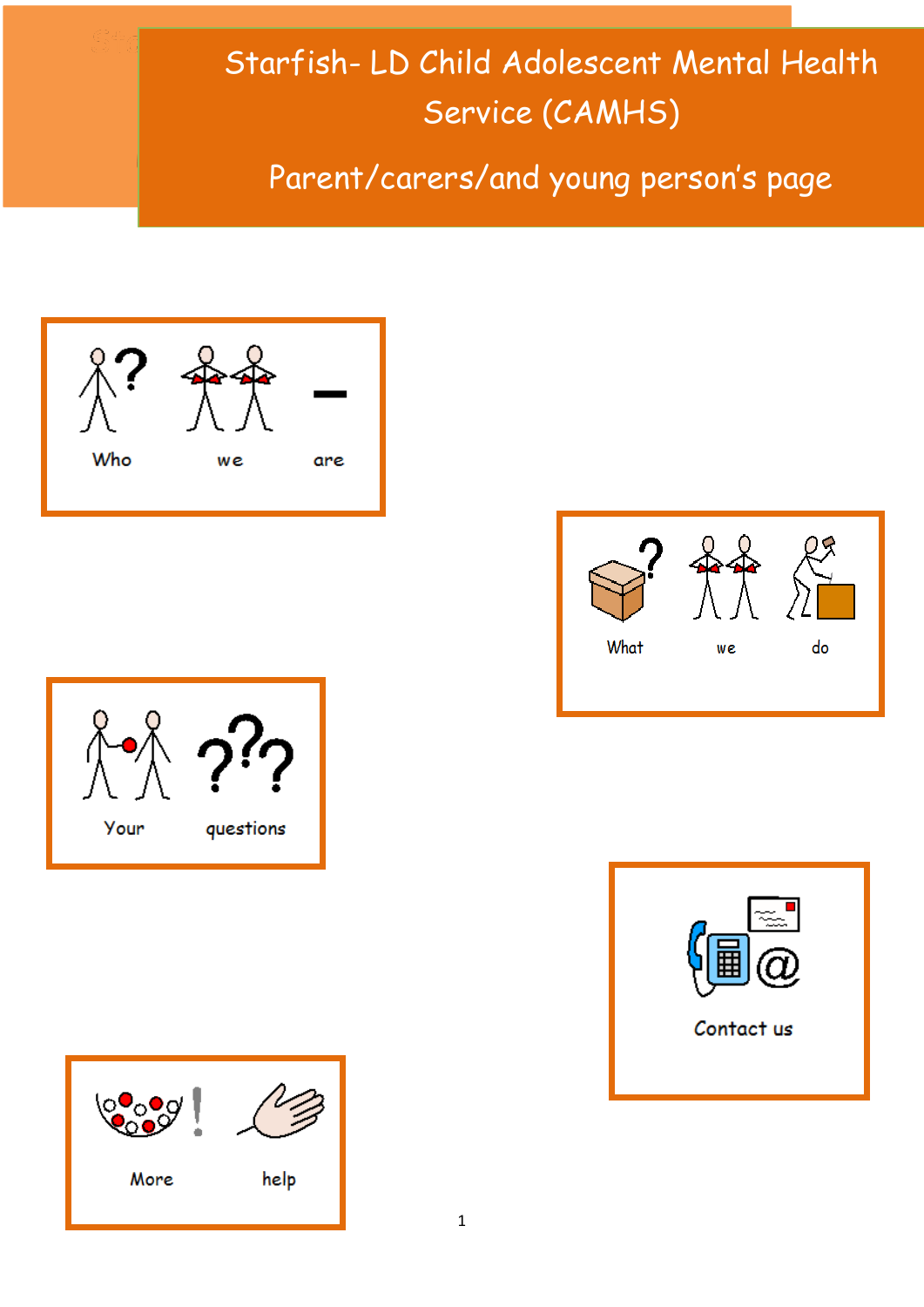

The Starfish Child and Adolescent Mental Health Service is for children and young people with a diagnosed learning disability. It is a countywide service offered across West, North, Central, South and East Norfolk.

Starfish LD CAMHS Team is made up of Specialist Learning Disability nurses, Clinical Psychologists, Systemic Family Therapist, Assistant Psychologists and Family Support Workers. We will work with you from 5- 18 years of age with support from parents/carers.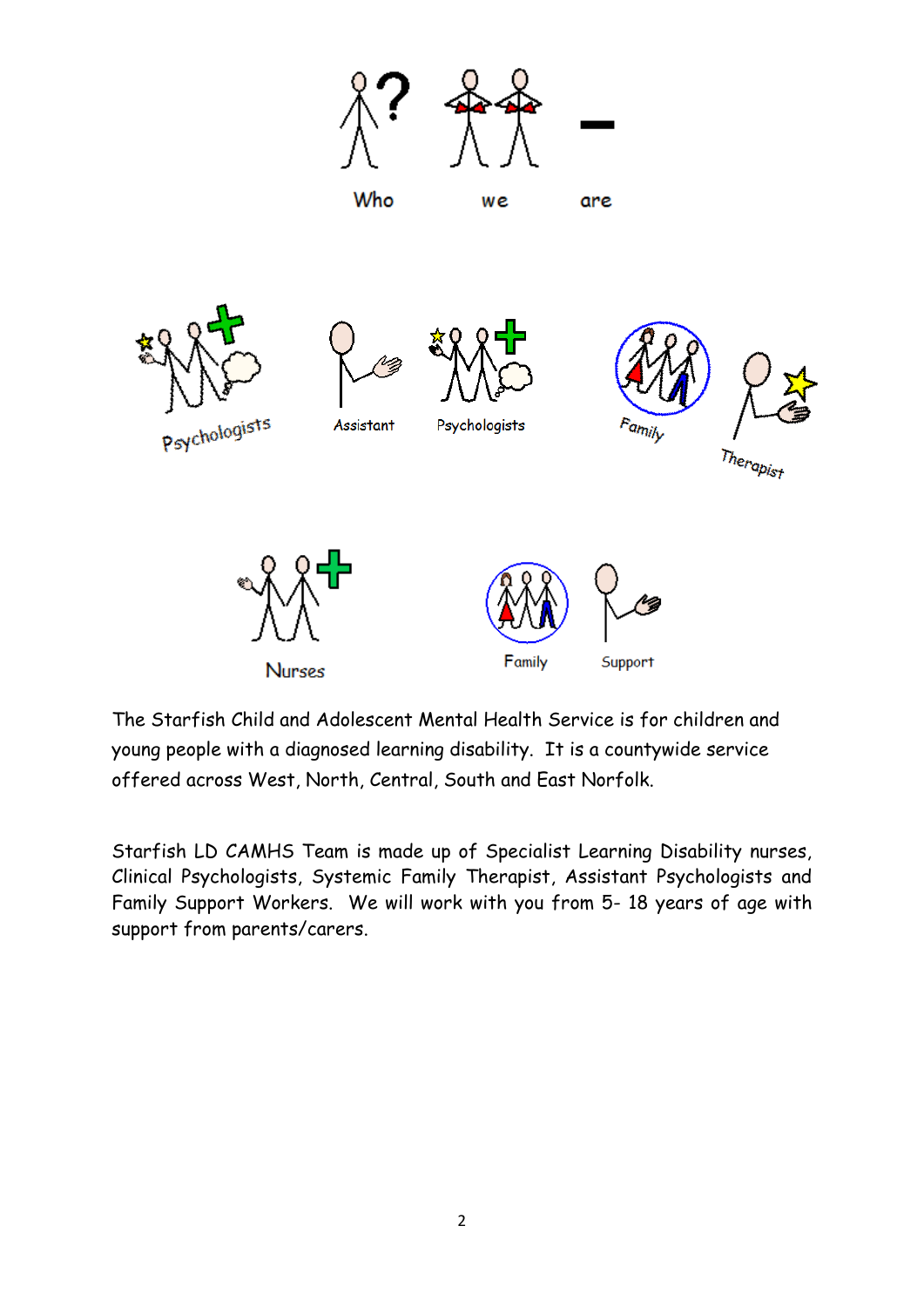```
The Team
```
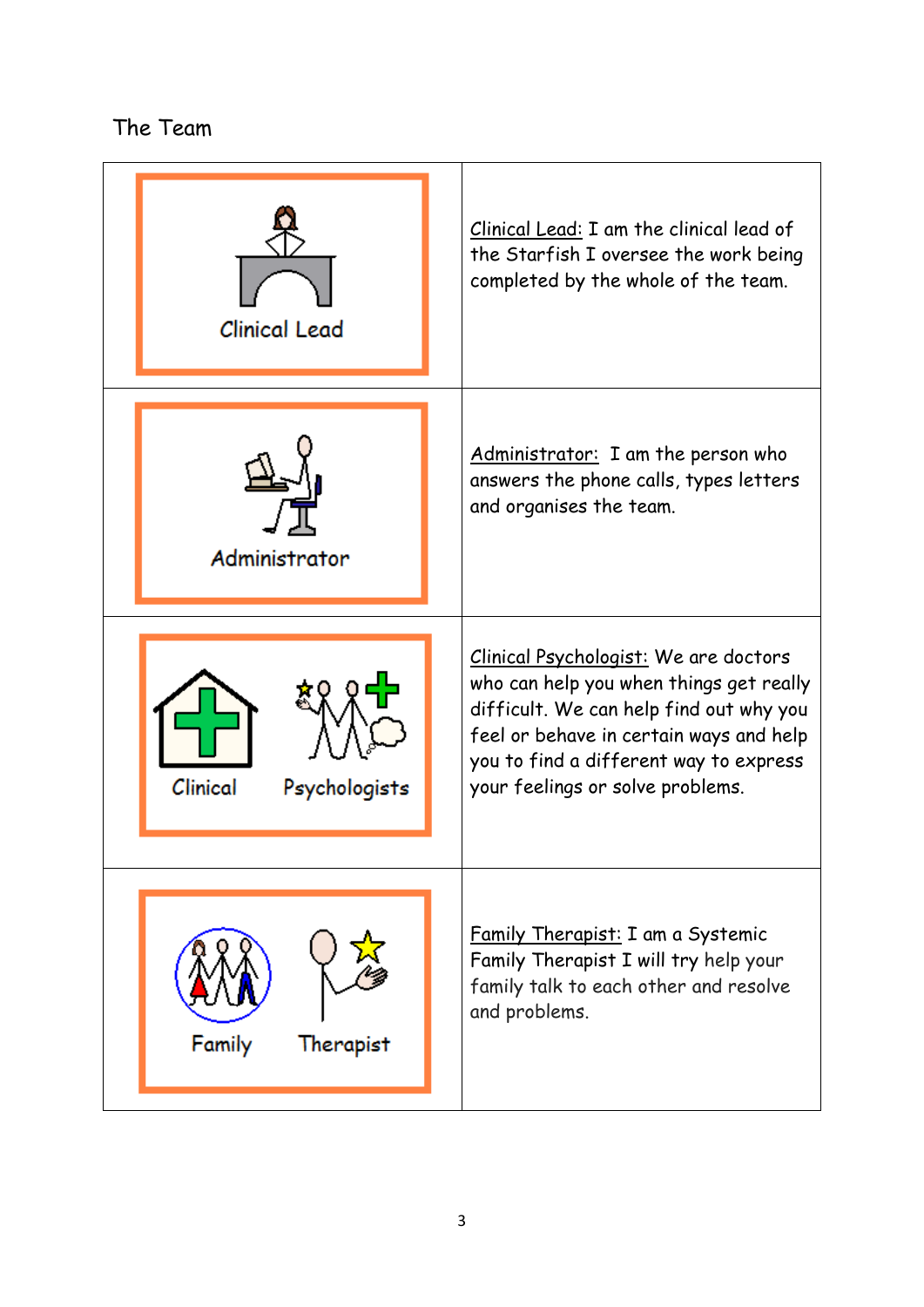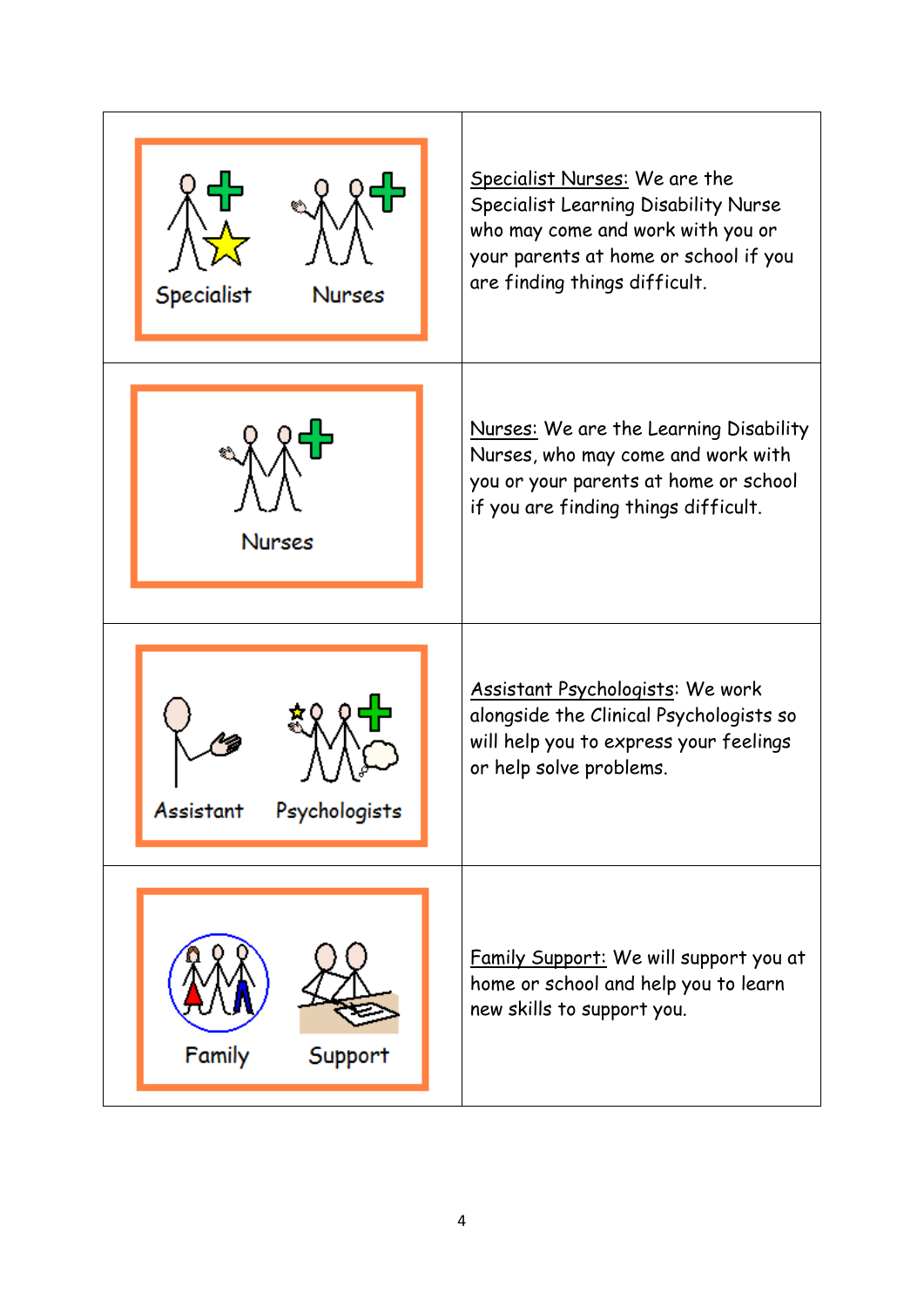

# We can support you in many different ways:



Our first step would be to meet your parents to gather information on how we can best help you. You can be at this meeting too, which will help us even more.

We will then arrange to either visit you at home, school or somewhere where you feel happy and safe to talk.

Whilst we are working with you we may also have to speak to other people such as your teachers or social workers but this is to help you. Sometimes we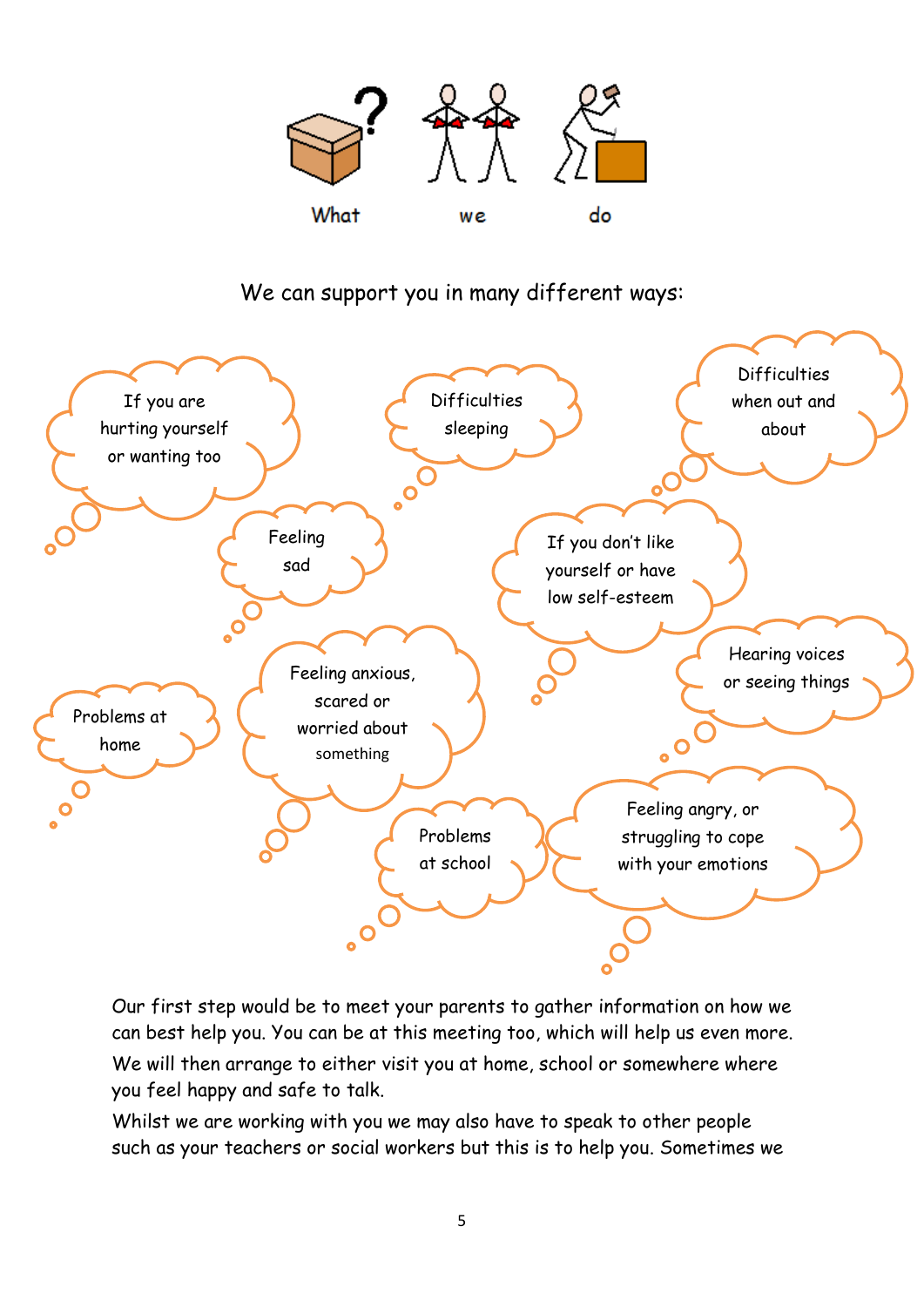also may need to see your parents/guardians on their own to help them too, but this is nothing to worry about.

\*Do we need to mention that people may refer them to us?? Link 3:



Here we have answered some simple questions for you:

# How do you know about me?

Someone, whether your parents/guardian or teacher would have contacted us letting us know that you may need some help.

You can also contact us yourself if you feel you would like some support but feel nervous about speaking to your parents/guardians.

# Who will I see?

You will see someone from the starfish team but it may be a Psychologist, Assistant psychologist, Family Therapist, Specialist Nurse or a Family Support Worker. Depending on what you need help with will depend on who you see, but don't worry everyone from the team is lovely and will do their best to help you.

## Where will you see me?

Our first meeting may have to be where we work (at a hospital), you will have to bring your parent/guardian along. This is so we get all the right information to help you. After the first visit we may see just you in school or at home but we will always let you know.

## What will happen when I meet you?

When you first meet someone from starfish you will be able to talk about your worries or just have a little chat so we can get to know you. We may ask you questions that you don't want to answer and this is ok.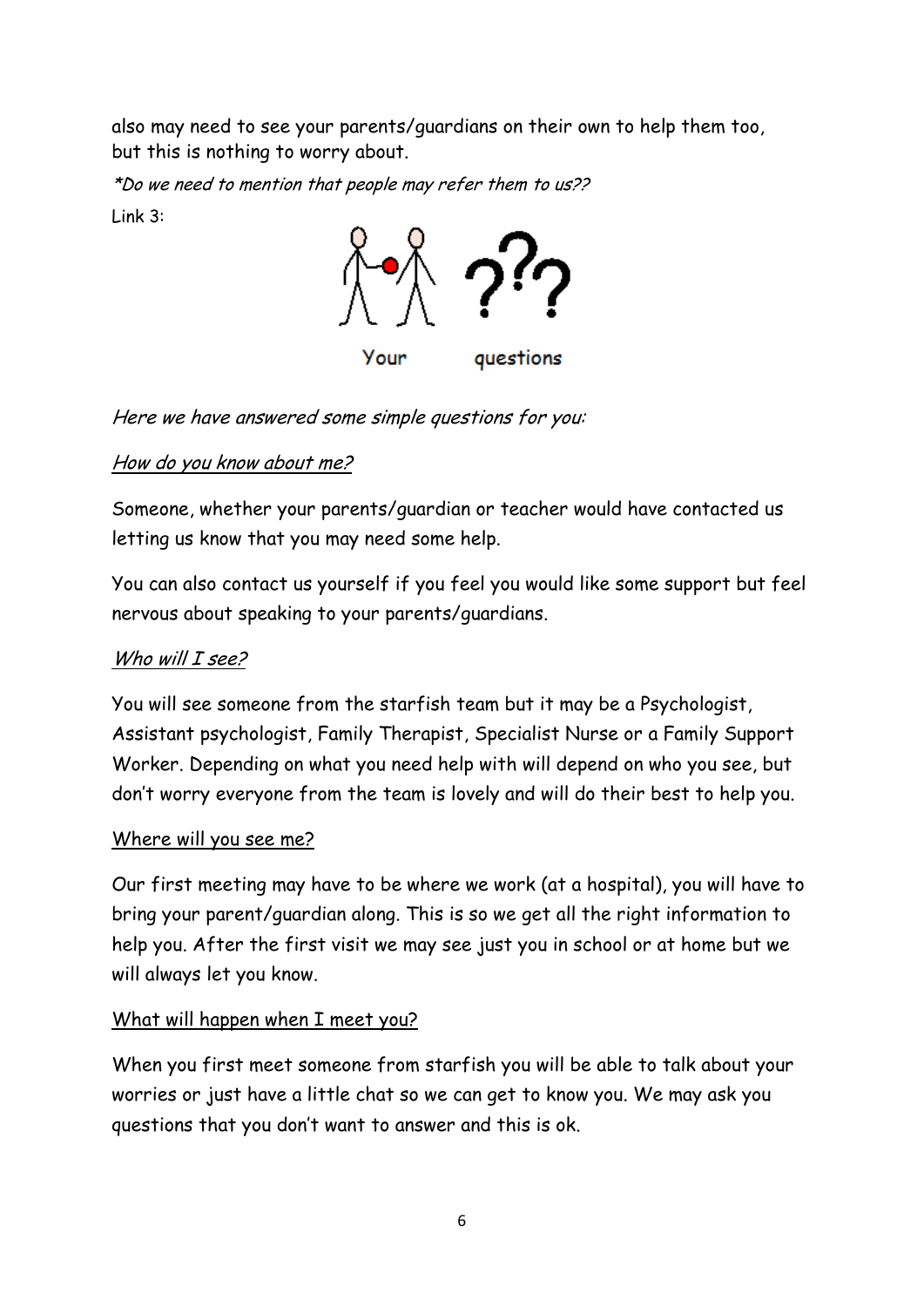#### How many times will you see me?

We will set a plan and see you regularly. This may be every week, every other week or even monthly. We will always keep you informed of when and how often we need to see you.

#### What if I am nervous about meeting you?

Being nervous is very normal but we are here to help you and will do our best to make you feel comfortable.

#### Will you tell anyone what I have said?

Everything you tell us is kept confidential (between us) however we may have to speak to other adults such as your parents/guardians or other professionals if we feel you are at risk of harm or you need extra support. We will always tell you if we need to speak to other adults.

#### Why do you need to meet my parents?

We will need to meet your parents to make sure we get all the right information and to also tell them ways they can help you at home.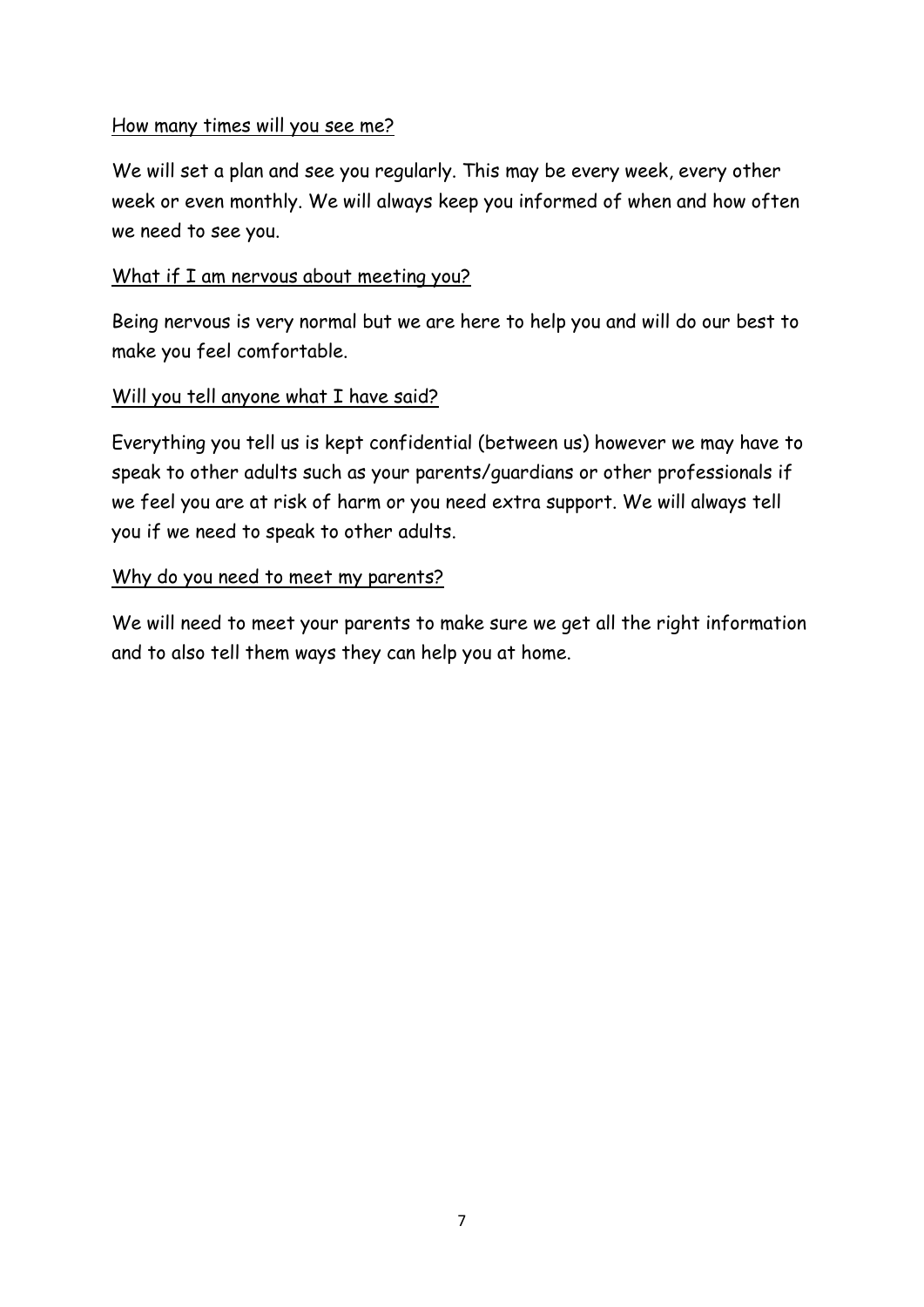

If you would like to speak to someone from the Starfish Team please contact us. You can do this in a few ways:

|           | Clinical Lead Anne Goodrich: 01603 272319 |
|-----------|-------------------------------------------|
|           | Administrator Lisa Hart: 01553 668514     |
|           | Consultation Line: 01603 272290           |
| Telephone |                                           |